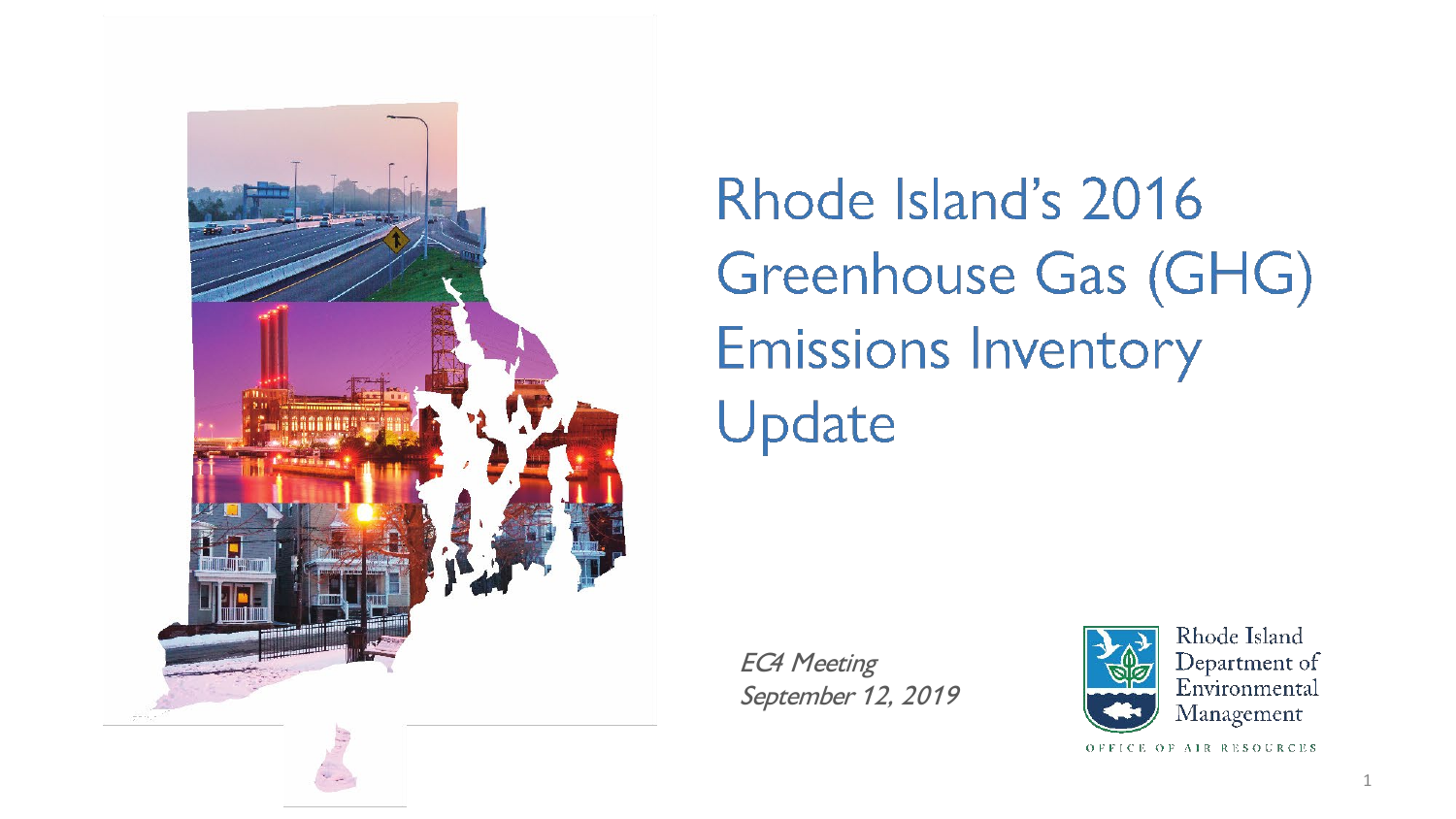

• The RI Executive Climate Change Coordinating Council (EC4) was charged with developing strategies to meet GHG reduction targets below 1990 levels

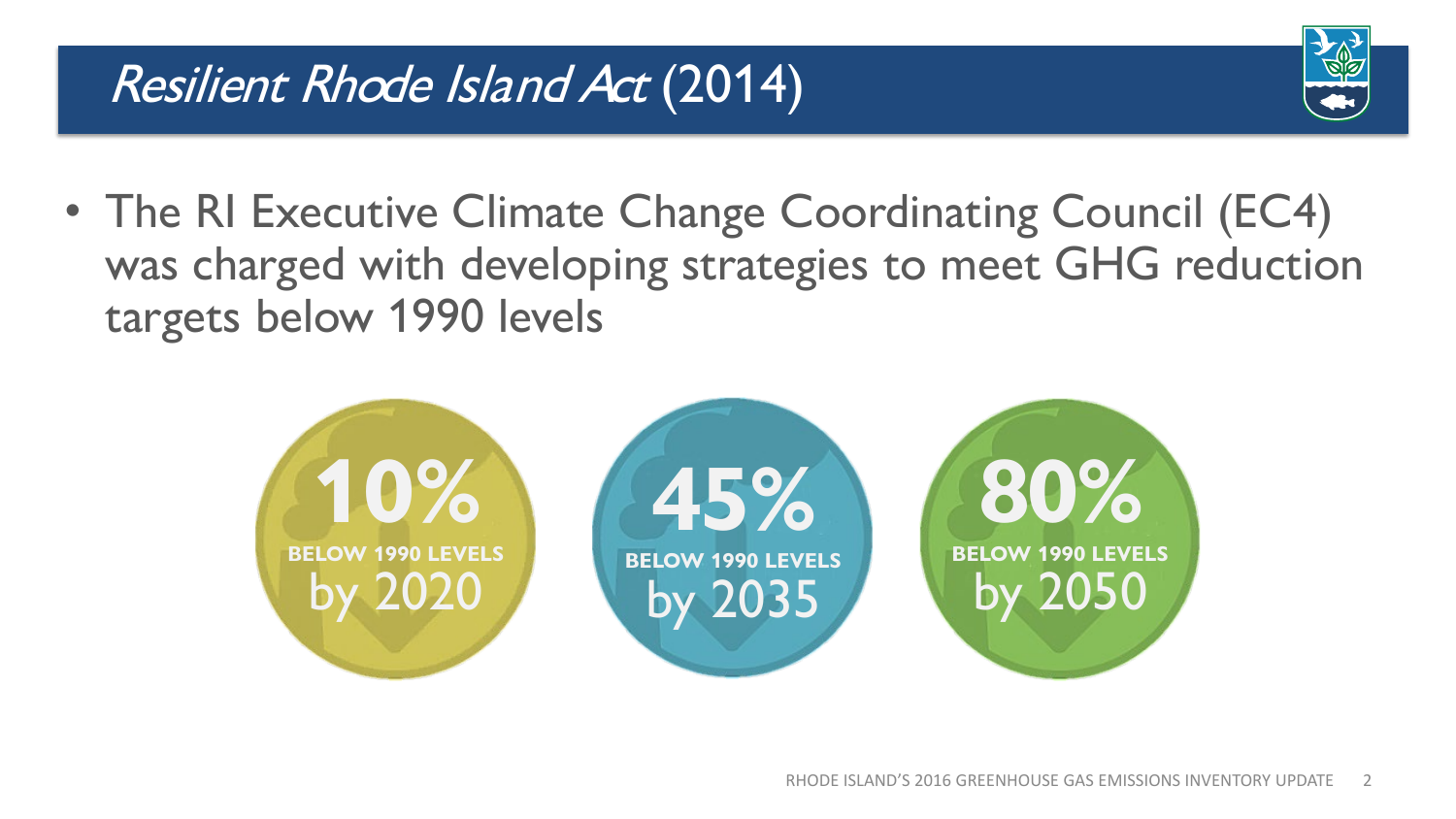### Update Today



• Completed 2015 & 2016 GHG inventoried emissions

## **2016 emissions = 11.02 MMTCO2e 2020 Target Reached** *(11.7% below 1990 levels)*

• The EC4 formally adopted the use of a consumption based emission accounting because this method more realistically comports with the regional nature of New England's electric grid and is consistent with the approaches taken by neighboring states.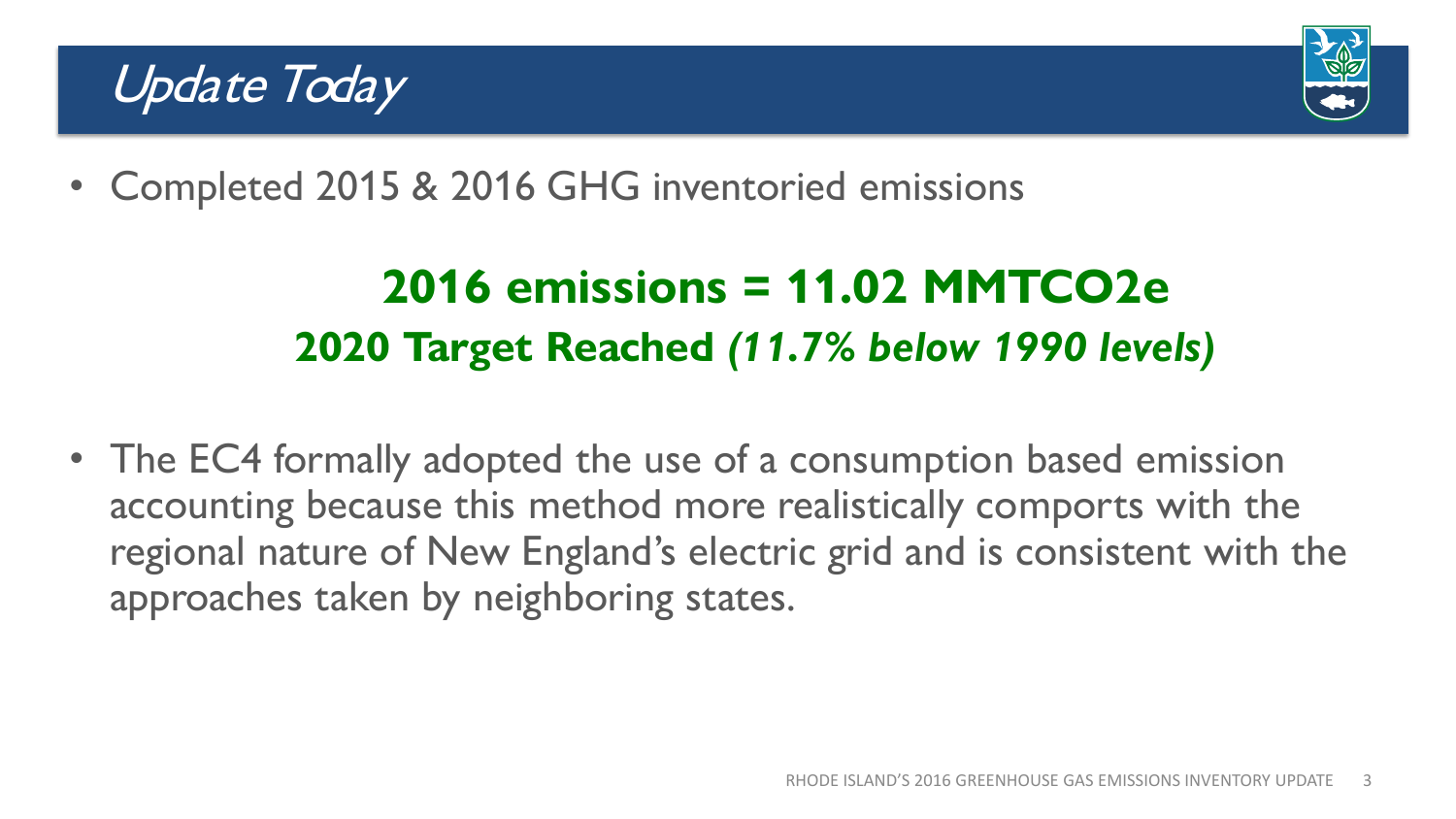#### Rhode Island Greenhouse Gas Emissions Reduction Targets

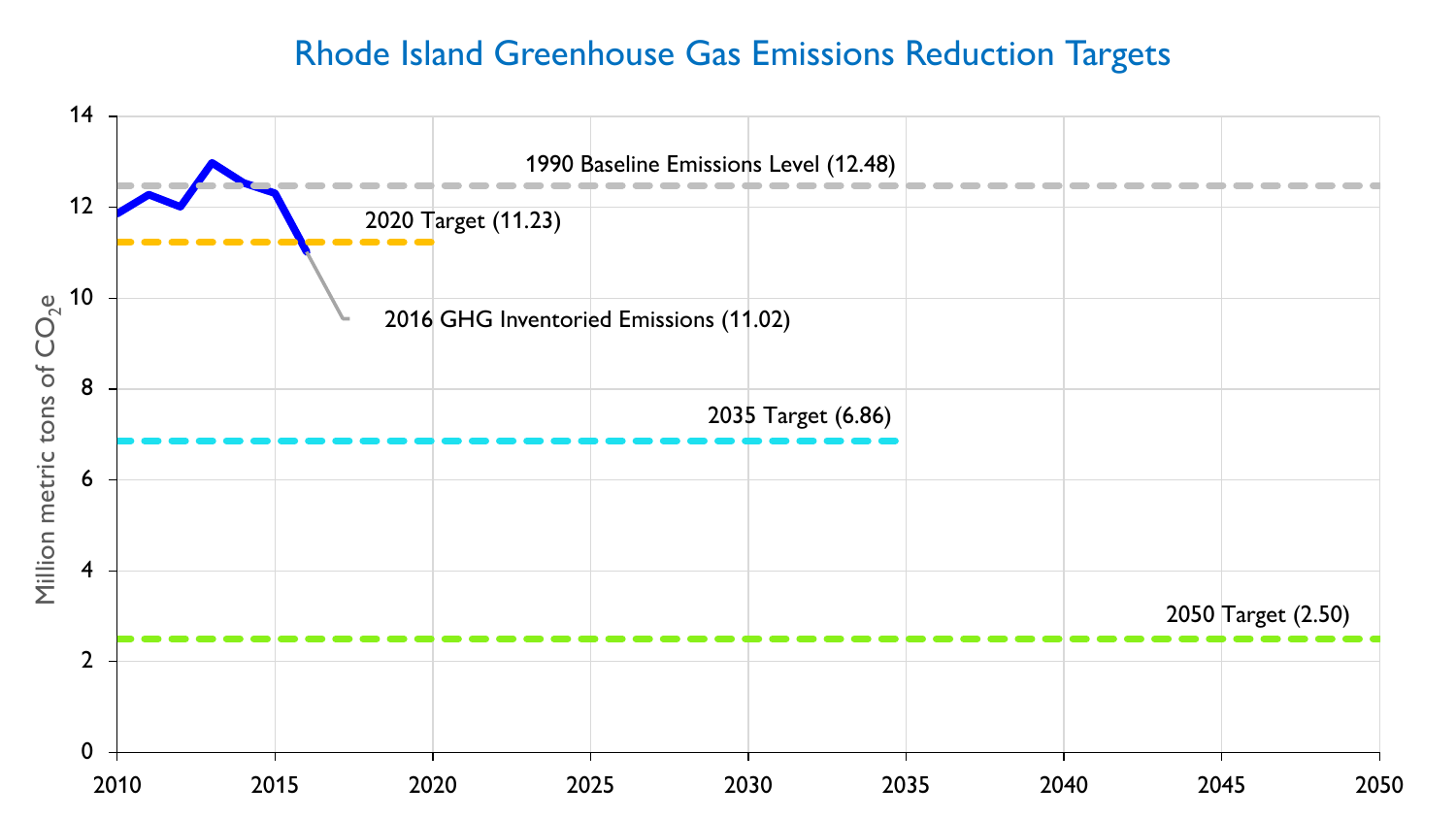### Major Sources of RI GHG



| <b>RI</b> Greenhouse Gas<br><b>Emissions by Sector</b><br>(MMTCO <sub>2</sub> e) | 1990    | 2013  | 2014  | 2015  | 2016  |
|----------------------------------------------------------------------------------|---------|-------|-------|-------|-------|
| Transportation                                                                   | 4.97    | 4.59  | 4.25  | 4.09  | 3.94  |
| <b>Electricity Consumption</b>                                                   | 2.82    | 3.52  | 3.25  | 3.21  | 2.84  |
| <b>Residential Heating</b>                                                       | 2.37    | 2.27  | 2.34  | 2.46  | 1.84  |
| Industrial Heating &<br><b>Processes</b>                                         | 0.81    | 1.24  | 1.14  | 1.12  | 1.14  |
| <b>Commercial Heating</b>                                                        | 1.15    | 0.91  | 1.13  | 1.00  | 0.86  |
| Other                                                                            | 0.65    | 0.45  | 0.43  | 0.43  | 0.39  |
| Land Use, Land Use Change,<br>and Forestry (LULUCF)                              | $-0.29$ | N/A   | N/A   | N/A   | N/A   |
| <b>Total Greenhouse Gas</b><br><b>Emissions</b>                                  | 12.48   | 12.98 | 12.54 | 12.31 | 11.02 |

**Inventoried GHG Emission Sources 2016**



Other includes emissions from agriculture, waste, and natural gas distribution.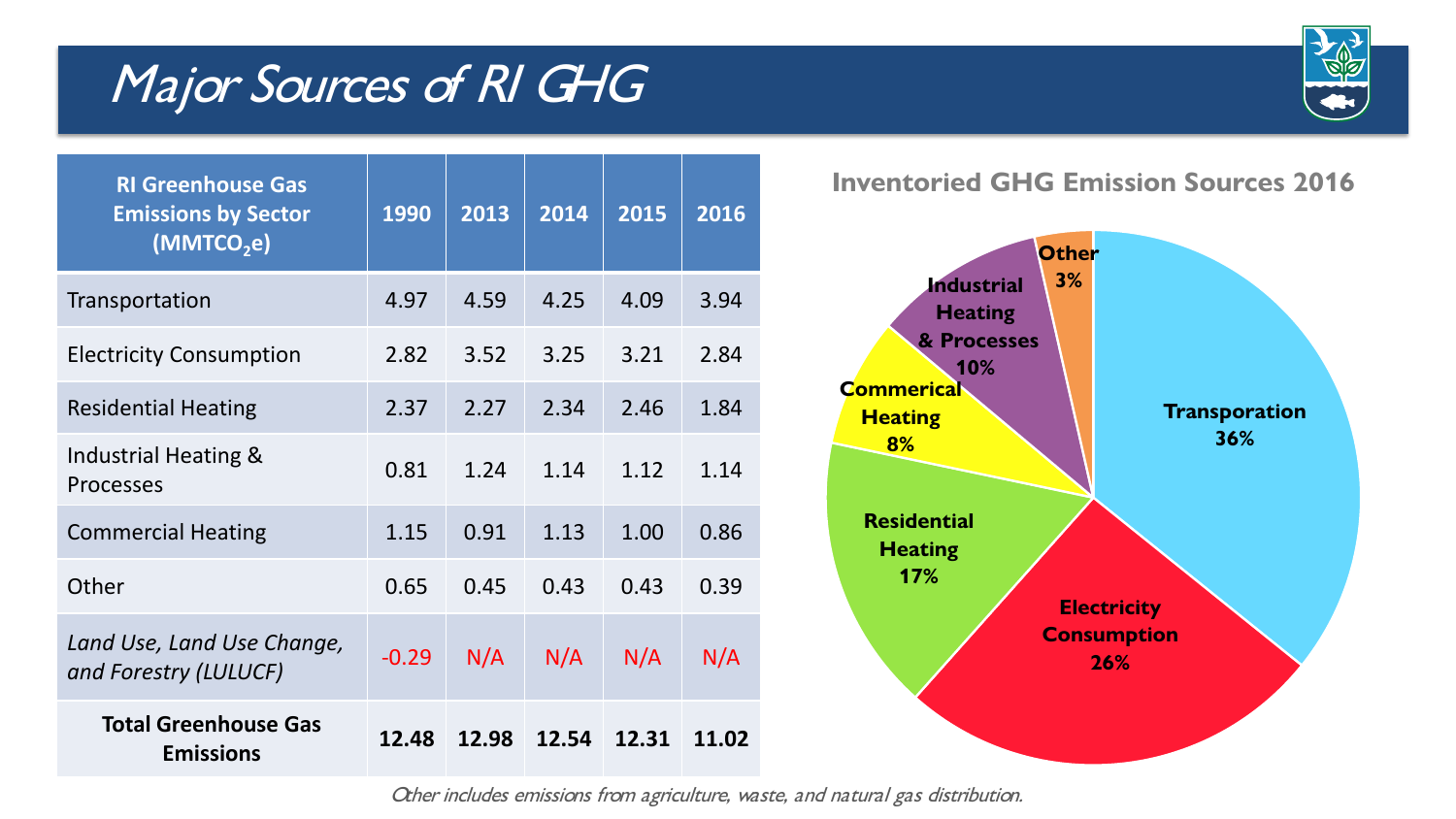#### Rhode Island GHG Emissions Trends

| <b>Rhode Island Greenhouse Gas Emissions</b><br>1990 v. 2016 |                                          | <b>Rhode Island Greenhouse Gas Emissions</b><br>2015 v. 2016 |              |                                                     |                                          |                                 |              |
|--------------------------------------------------------------|------------------------------------------|--------------------------------------------------------------|--------------|-----------------------------------------------------|------------------------------------------|---------------------------------|--------------|
| <b>Sector</b>                                                | <b>Change in</b><br>MMTCO <sub>2</sub> e | <b>Percent</b><br><b>Change</b>                              | <b>Trend</b> | <b>Sector</b>                                       | <b>Change in</b><br>MMTCO <sub>2</sub> e | <b>Percent</b><br><b>Change</b> | <b>Trend</b> |
| Transportation                                               | $-1.03$                                  | $-20.7%$                                                     | $\downarrow$ | Transportation                                      | $-0.25$                                  | $-3.7%$                         | $\downarrow$ |
| Electricity<br>Consumption                                   | 0.02                                     | 0.7%                                                         | 个            | Electricity<br>Consumption                          | $-0.37$                                  | $-11.5%$                        | $\downarrow$ |
| <b>Residential Heating</b>                                   | $-0.53$                                  | $-22.4%$                                                     | $\downarrow$ | <b>Residential Heating</b>                          | $-0.62$                                  | $-25.2%$                        | $\downarrow$ |
| Industrial Heating &<br><b>Processes</b>                     | 0.33                                     | 40.7%                                                        | 个            | <b>Industrial Heating &amp;</b><br><b>Processes</b> | 0.02                                     | 1.8%                            | 个            |
| <b>Commercial Heating</b>                                    | $-0.29$                                  | $-25.2%$                                                     | $\downarrow$ | <b>Commercial Heating</b>                           | $-0.14$                                  | $-14.0%$                        | $\downarrow$ |
| Other                                                        | $-0.26$                                  | $-40.0%$                                                     | $\downarrow$ | Other                                               | $-0.04$                                  | $-9.3%$                         | $\downarrow$ |
| <b>Total</b>                                                 | $-1.46$                                  | $-11.7%$                                                     | $\downarrow$ | <b>Total</b>                                        | $-1.29$                                  | $-10.5%$                        | $\downarrow$ |

Other includes emissions from agriculture, waste, and natural gas distribution.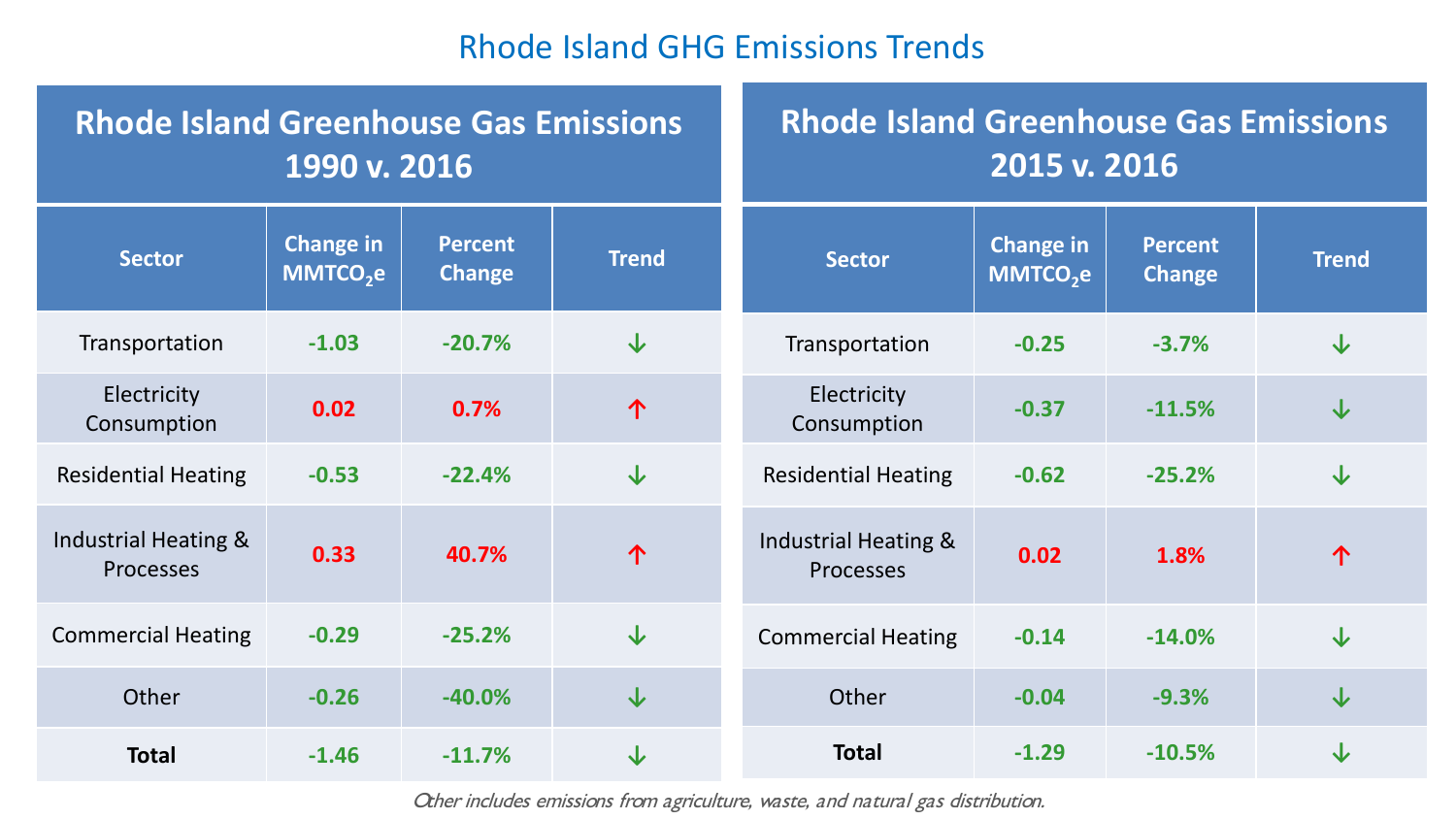## Transportation Sector Methodology



- Transportation Sector
	- Highway vehicles (92%)
	- Aviation (7.5%)
	- Lubricants (0.5%)
		- (i.e. petroleum based grease used in vehicles)
	- Non-Road (~0.0%)
		- Marine & diesel off-road
- For Highway Vehicles EPA MOVES Model Used

• MOVES v SIT

| <b>MOVES Inputs (2016)</b>    | <b>SIT Inputs (Prior to 2016)</b> |
|-------------------------------|-----------------------------------|
| Age Distribution              | <b>Fuel Consumption</b>           |
| <b>Fuel Blends</b>            | <b>Vehicle Miles Traveled</b>     |
| Inspection Program (I/M)      |                                   |
| Meteorology                   |                                   |
| <b>Vehicle Population</b>     |                                   |
| <b>Road Distribution</b>      |                                   |
| <b>Speed Distribution</b>     |                                   |
| <b>Vehicle Miles Traveled</b> |                                   |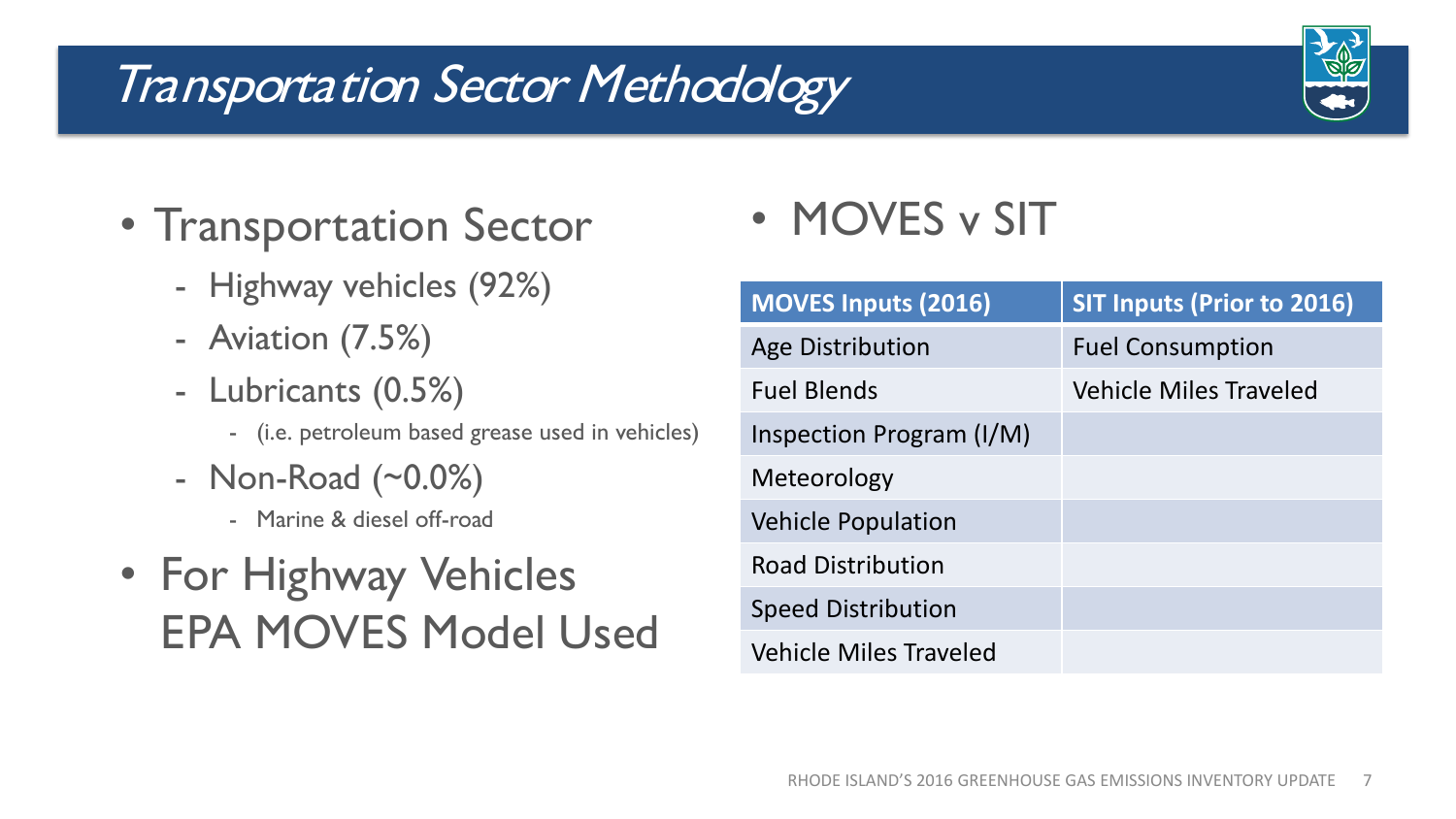### Transportation Sector Trends



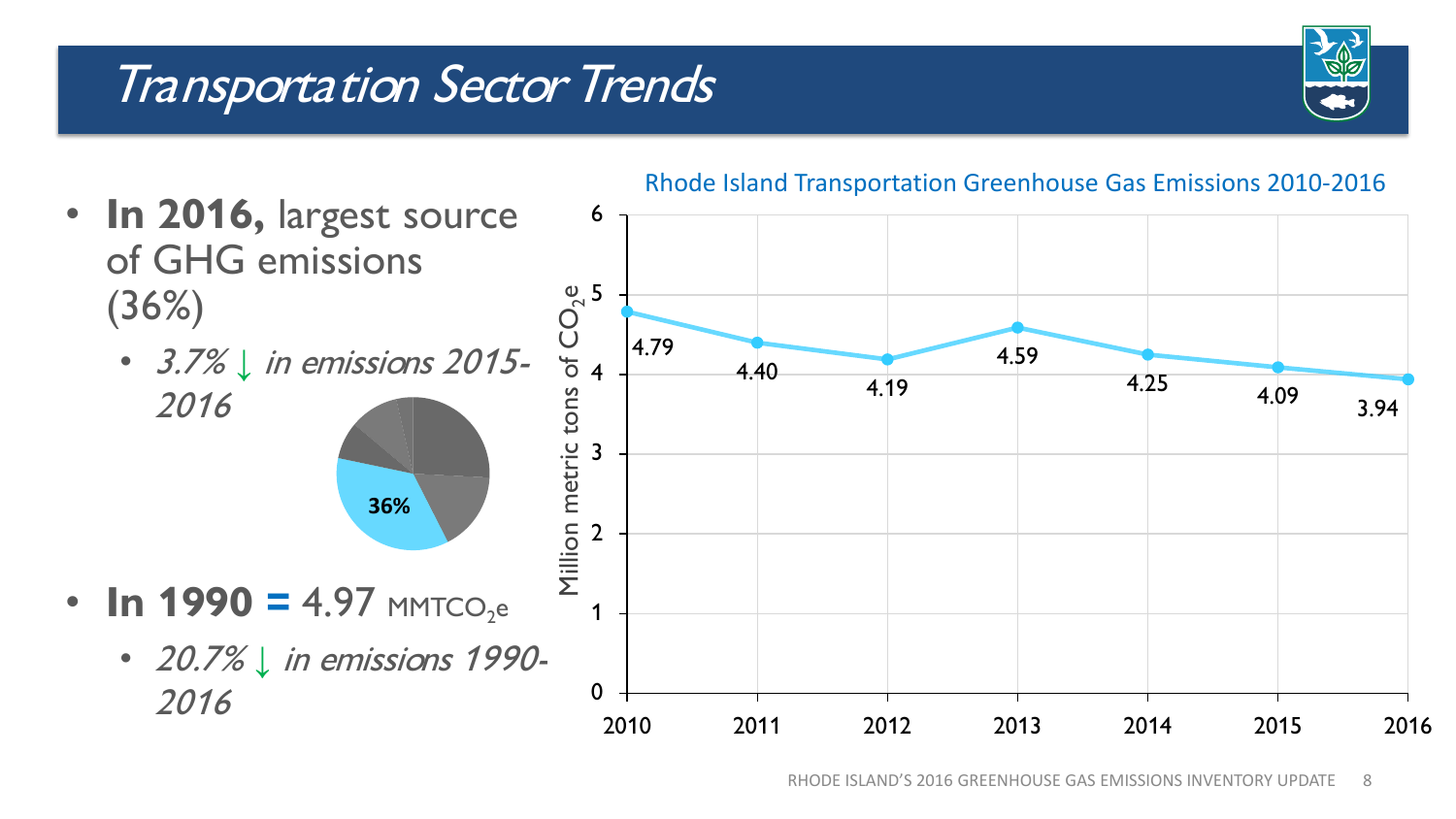### Electricity Consumption Sector Methodology

- Up until Year 2016, the GHG emissions associated with Electricity Consumption sector were calculated with the SIT.
- As discussed at EC4 meeting in May, we aligned our methodology with MA & CT.
- The key difference between the SIT and our new refined methodology is the accounting for Renewable Energy Certificates (RECs) purchased/sold by RI retail electricity sellers.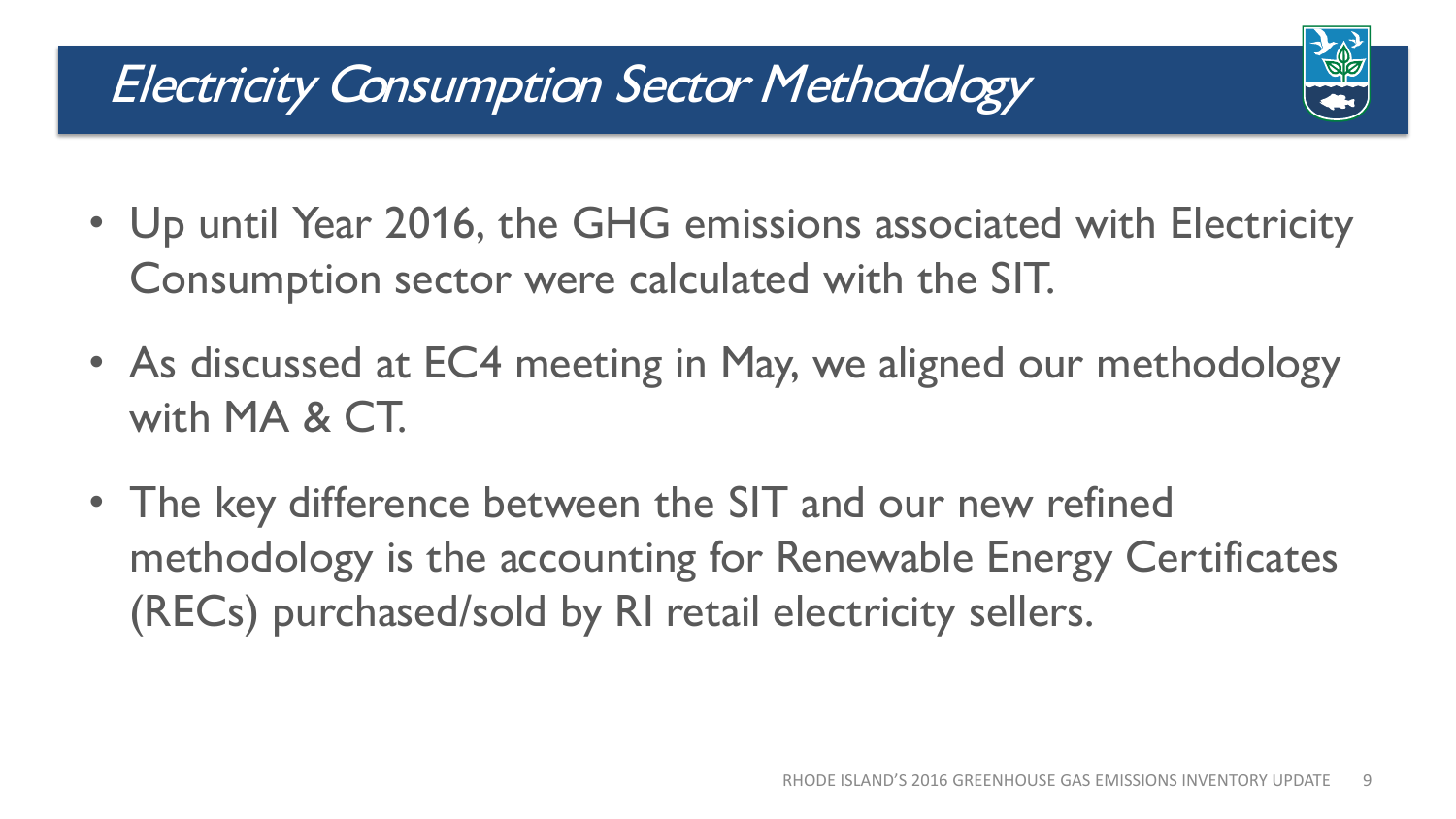## Electricity Consumption Sector Trends



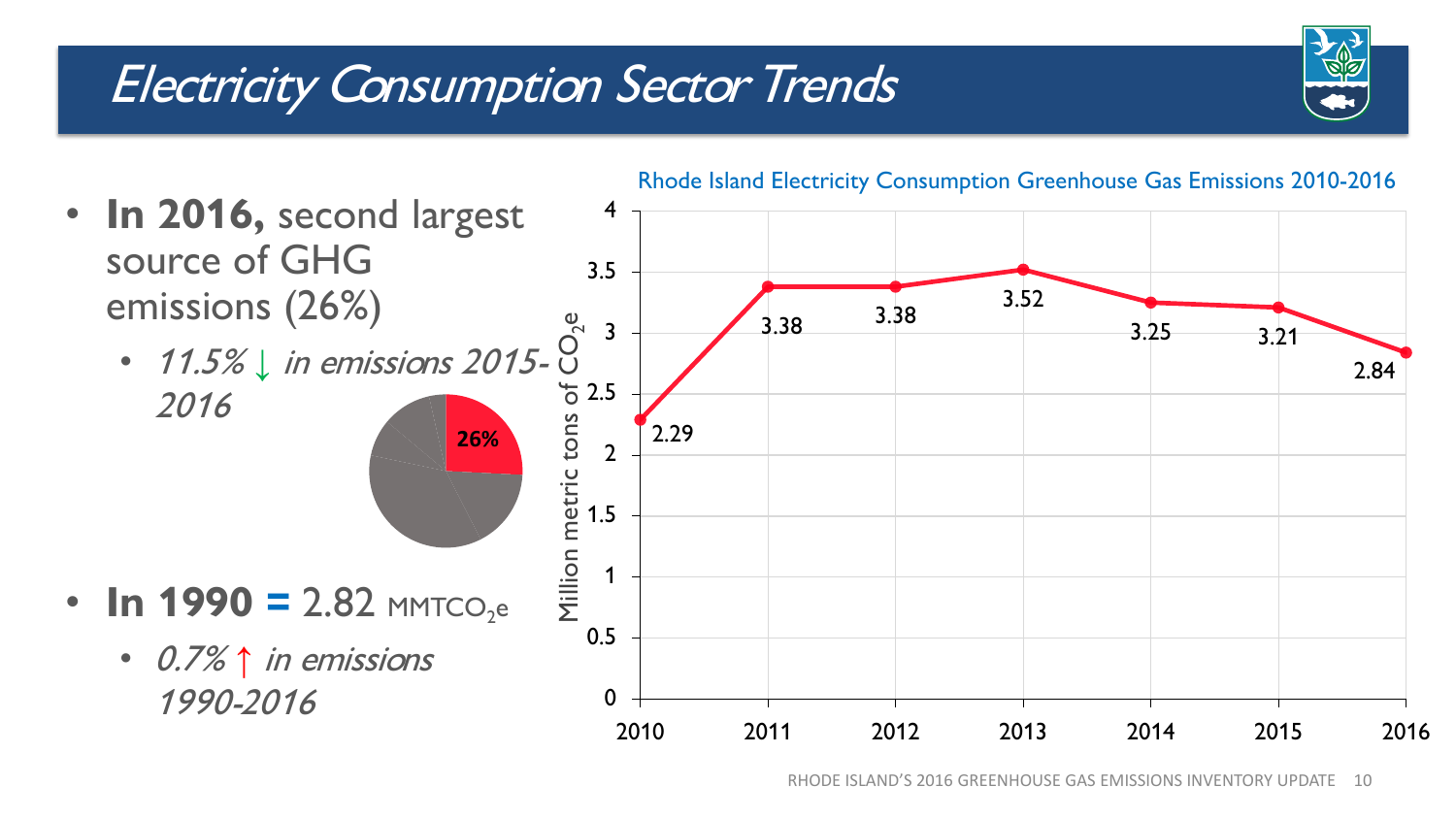## Residential Heating Sector Methodology

- Rely on SIT Tool to estimate GHG emissions.
- SIT tool data is populated by the U.S Energy Information Administration (EIA).
	- For example, in RI National Grid provides natural gas consumption data to EIA.
- CO<sub>2</sub> emissions from fossil fuel combustion are calculated by multiplying energy consumption by the emission factors for each fuel (natural gas, distillate fuel, kerosene, LPG).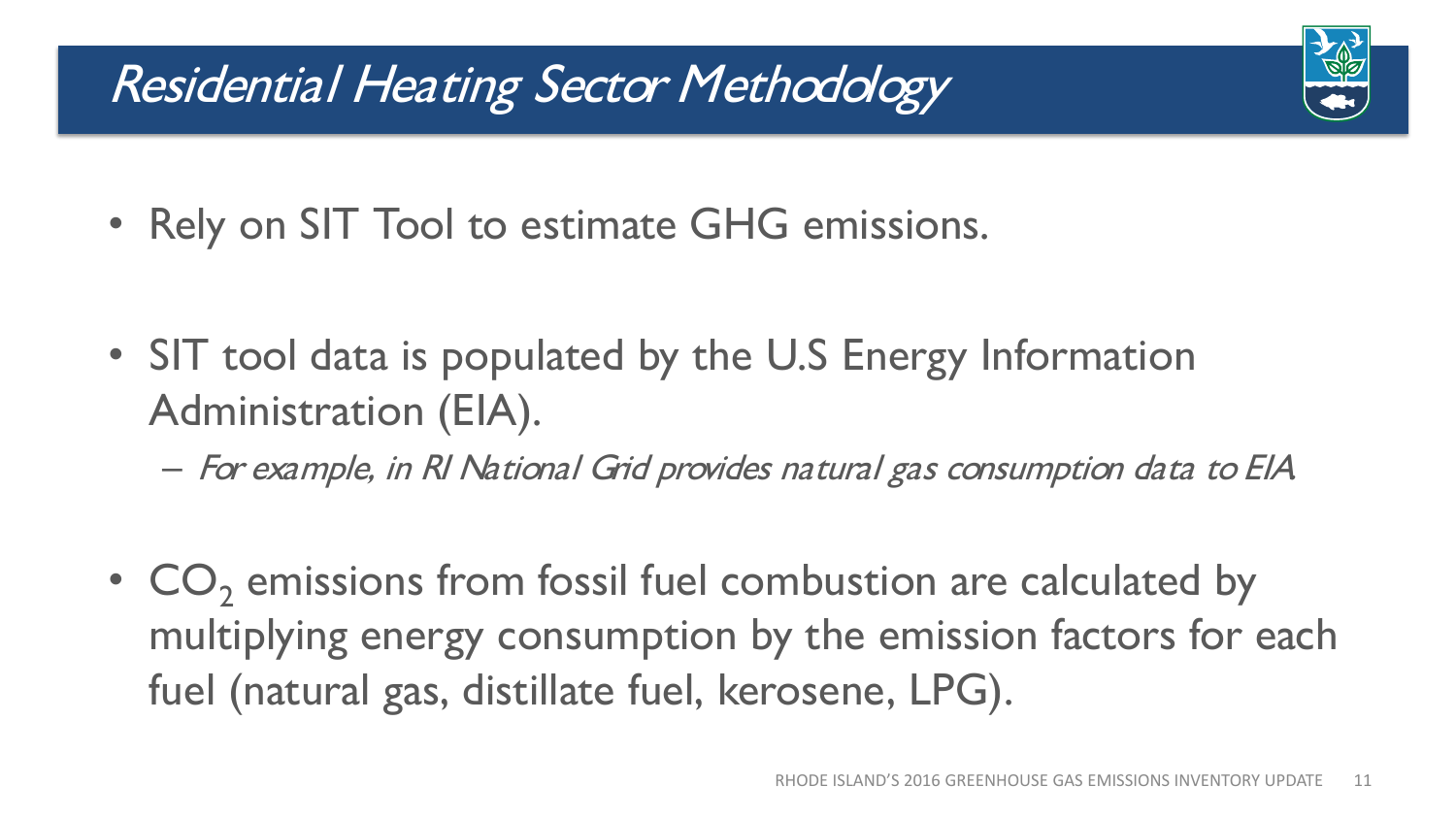# Residential Heating Sector Trends



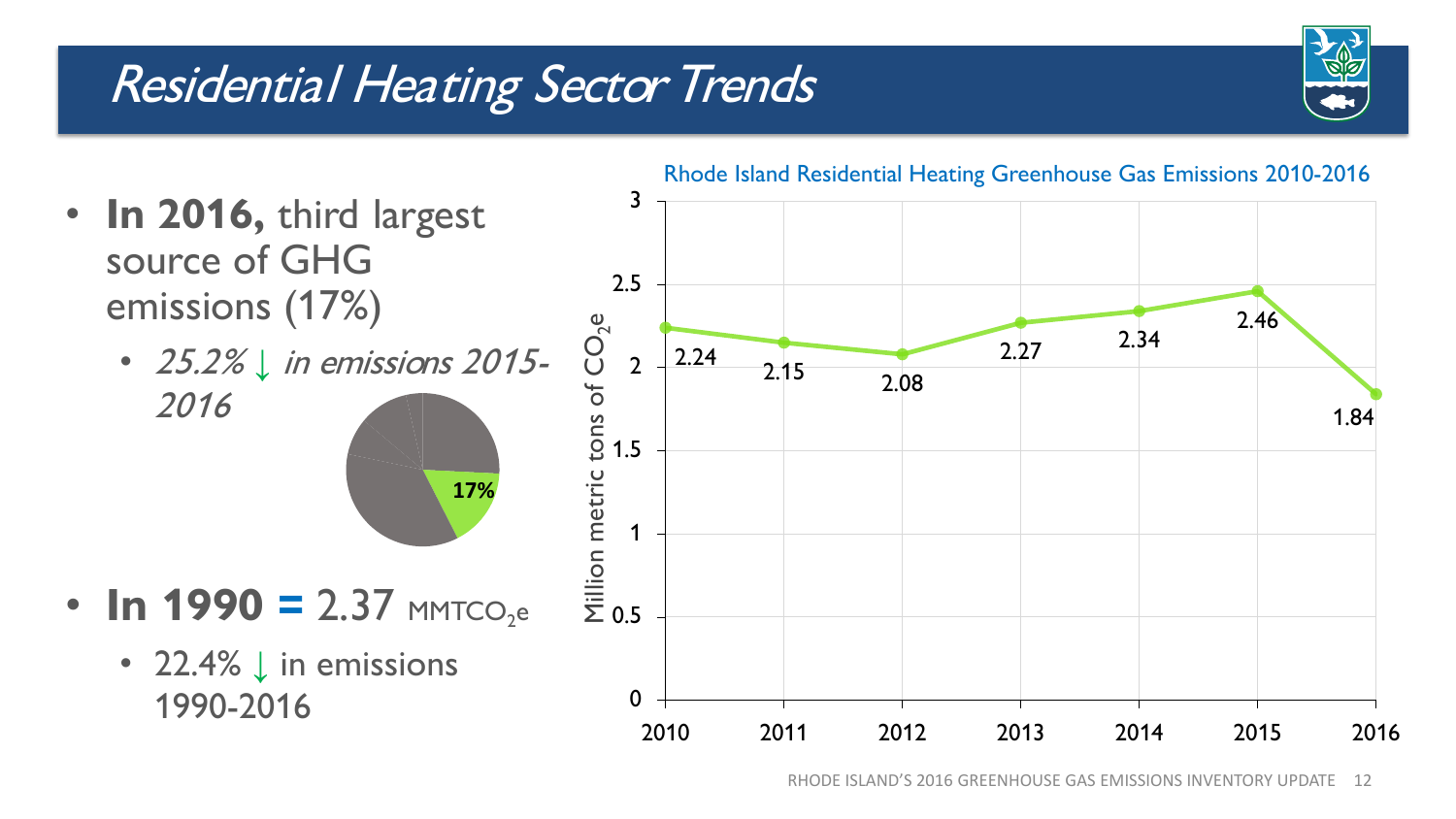#### Rhode Island, New England, & U.S. Greenhouse Gas Emissions 2016



ME & NH Greenhouse Gas Emissions data collected from 2015 inventories. All other New England data compiled from 2016 inventories. National Greenhouse Gas Emissions data collected from EPA. Methodologies to calculate sector totals may vary in different states.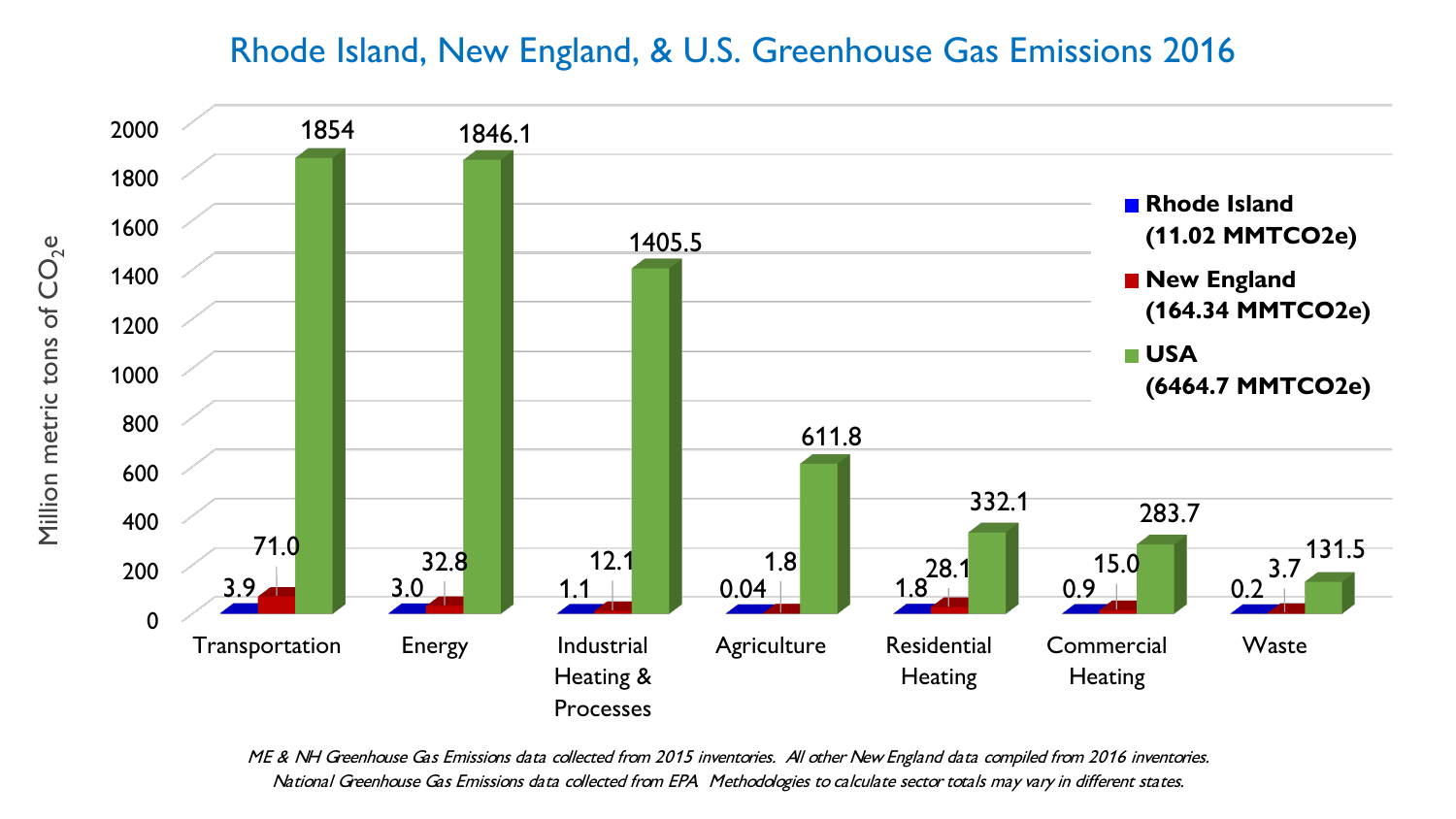### RI GHG Inventory: Next Steps

- **October 2019** EC4 Meeting – Draft 2016 GHG Emissions Inventory
- **November 2019** Public Informational Session
- **December 2019** Final 2016 GHG Emissions Inventory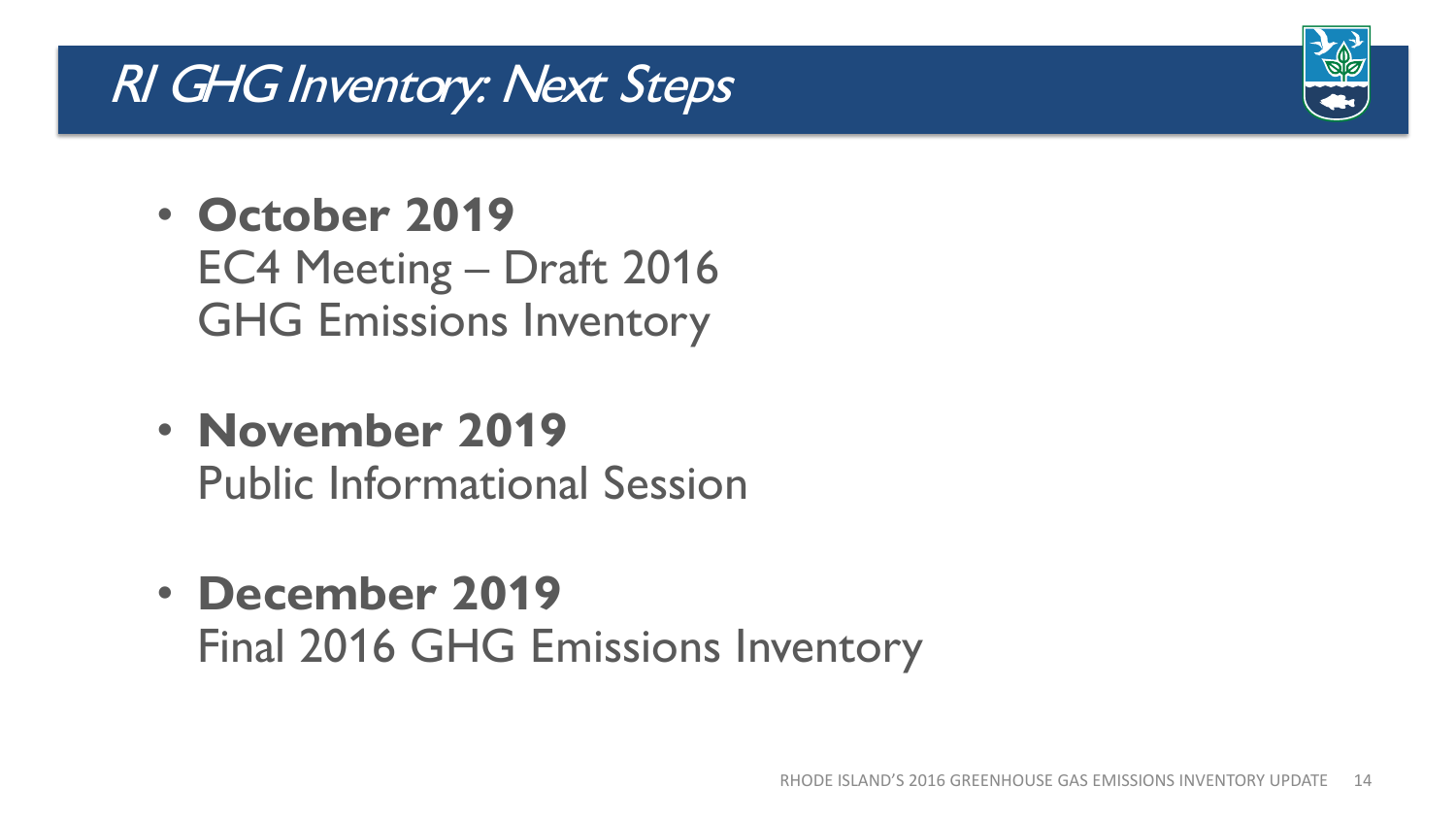

### **Allison Archambault**

RI Department of Environmental Management

*Office of Air Resources*

*Supervising Air Quality Specialist - Climate Change & Mobile Sources Programs*

401-222-2808, x 2035 Allison.Archambault@dem.ri.gov



Rhode Island Department of Environmental Management

OFFICE OF AIR RESOURCES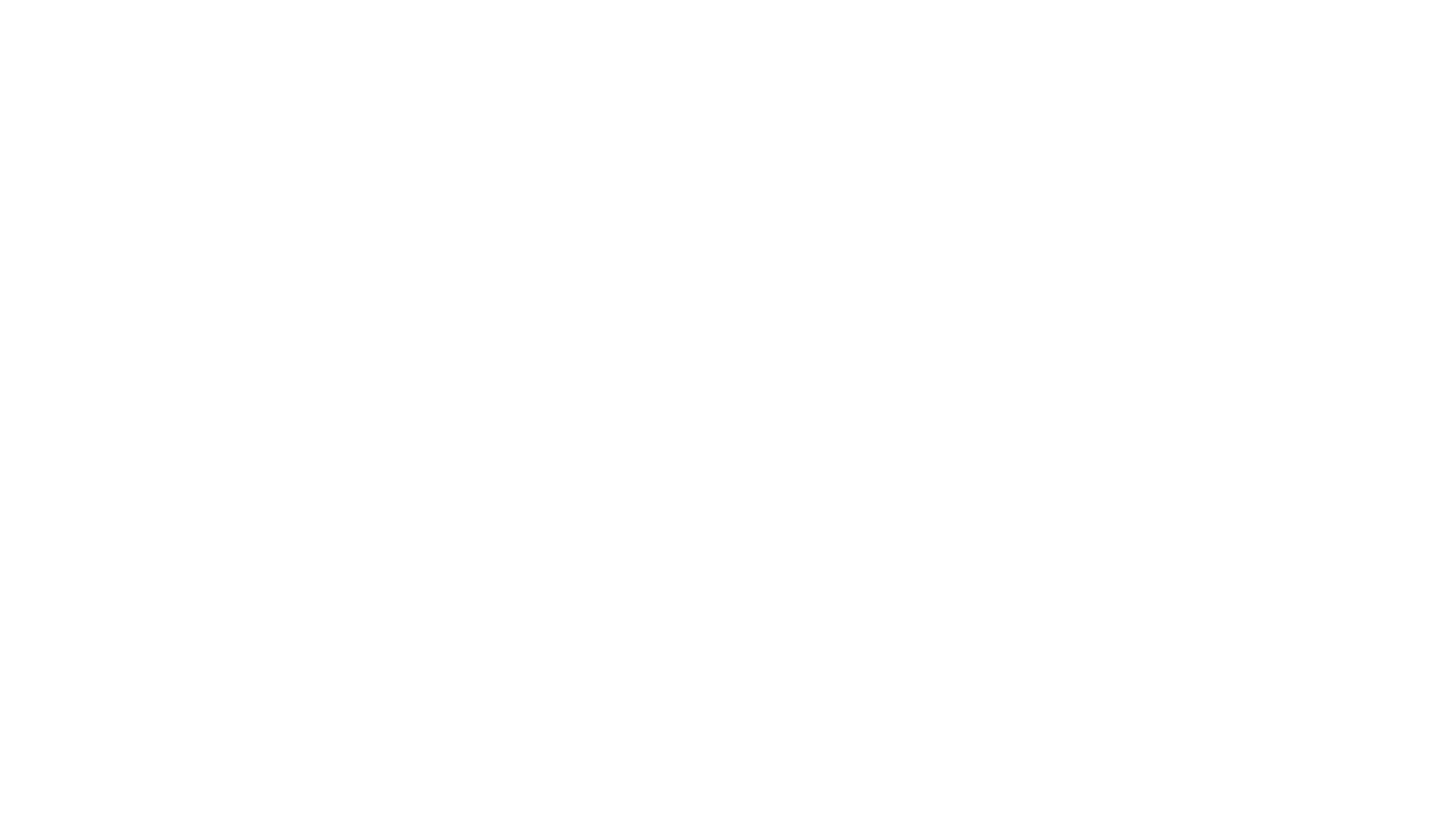# GHG Emissions Inventory History



- RI's 1<sup>st</sup> GHG emissions inventory completed by NESCAUM (2013)
	- Estimated 1990 baseline
	- Completed 2010 inventory
	- Projected 2020 emissions
	- Primary tool: EPA's State Inventory Tool (SIT)
		- SIT is an interactive spreadsheet model that calculates sector by sector GHG emissions.
		- Users can pre-load default data or state-specific data
- RIDEM/Air Resources continues to estimate GHG emissions primarily using the SIT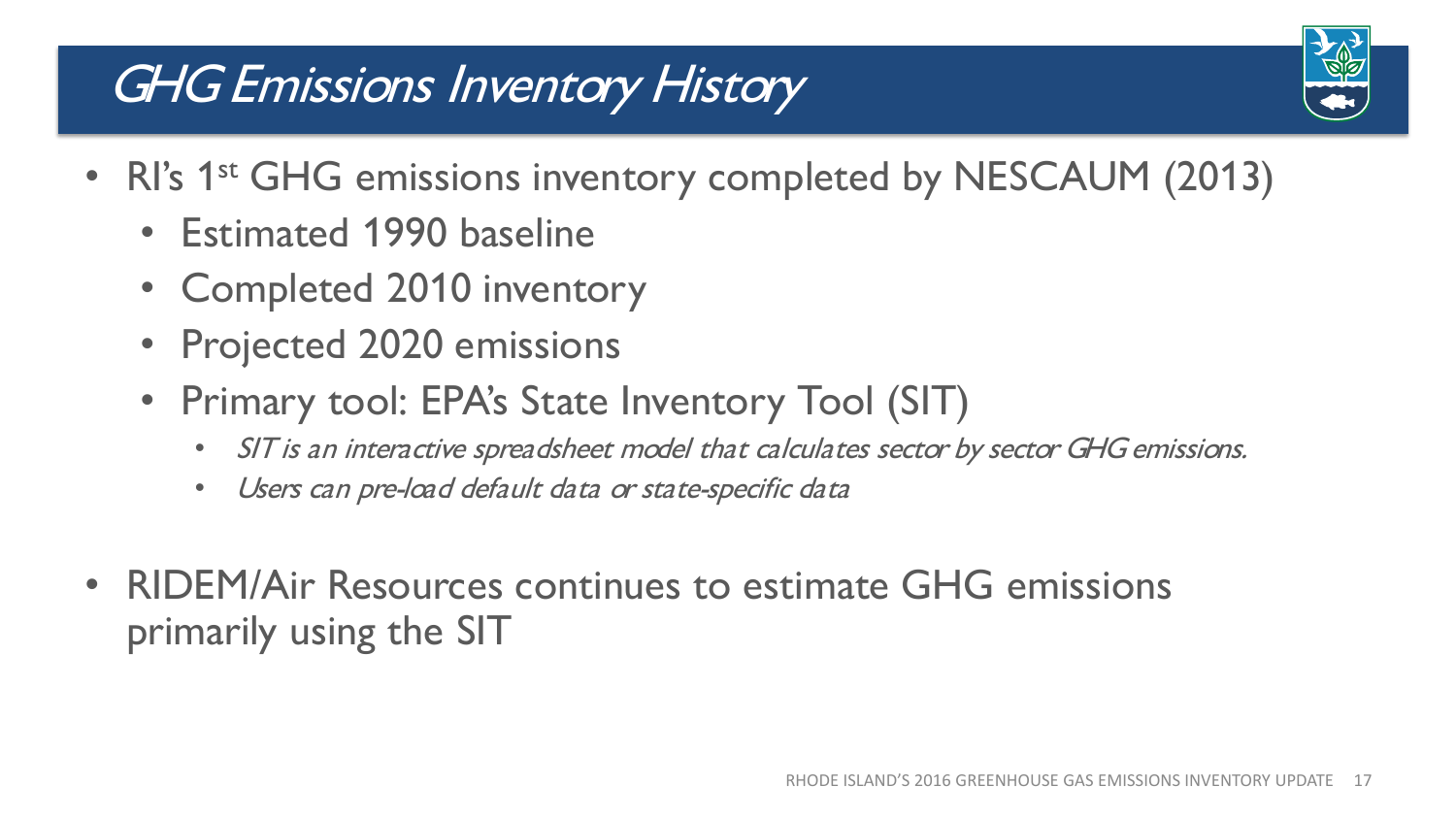

As identified in the 2016 GHG Reduction Plan, the EC4 provided the following recommendations:

- To monitor progress using a triennial schedule of GHG reductions based on the Resilient Rhode Island GHG targets
- To develop a triennial GHG emissions inventory for Rhode Island and report on progress towards meeting Resilient Rhode Island GHG targets
- To evaluate the possibility of meeting higher targets through cost-effective measures in the triennial report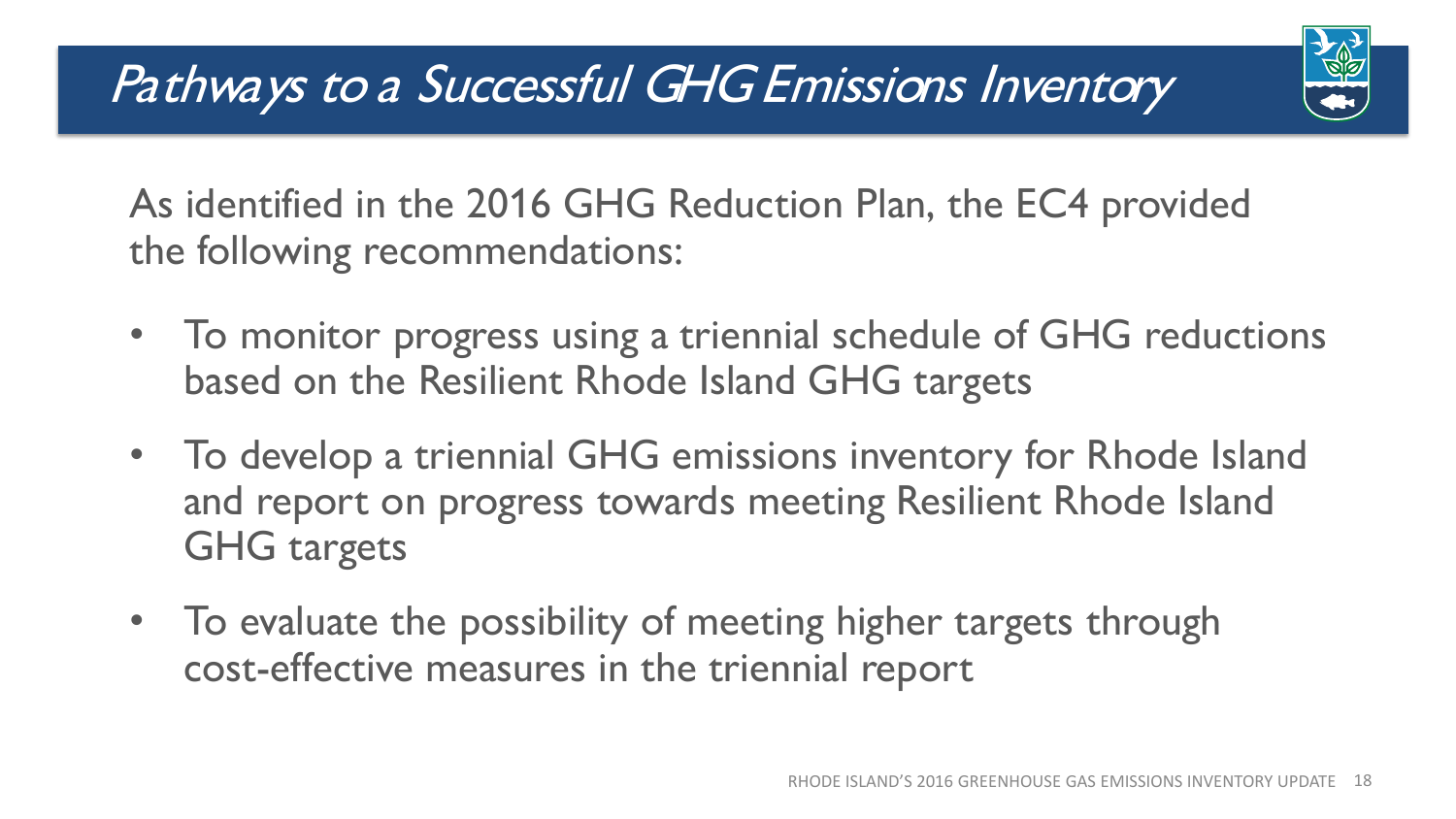### *Taking a Closer Look at the Electricity Consumption Sector*

- How renewable energy should be reflected in the GHG emissions inventory?
- RI's Renewable Energy Standard (RES) requires that an increasing amount of renewable power be sold each year.
- Since the RES requires increasing amounts of RE over time, it is possible that the previous methodology would have caused an increasingly less accurate RI GHG Inventory over time.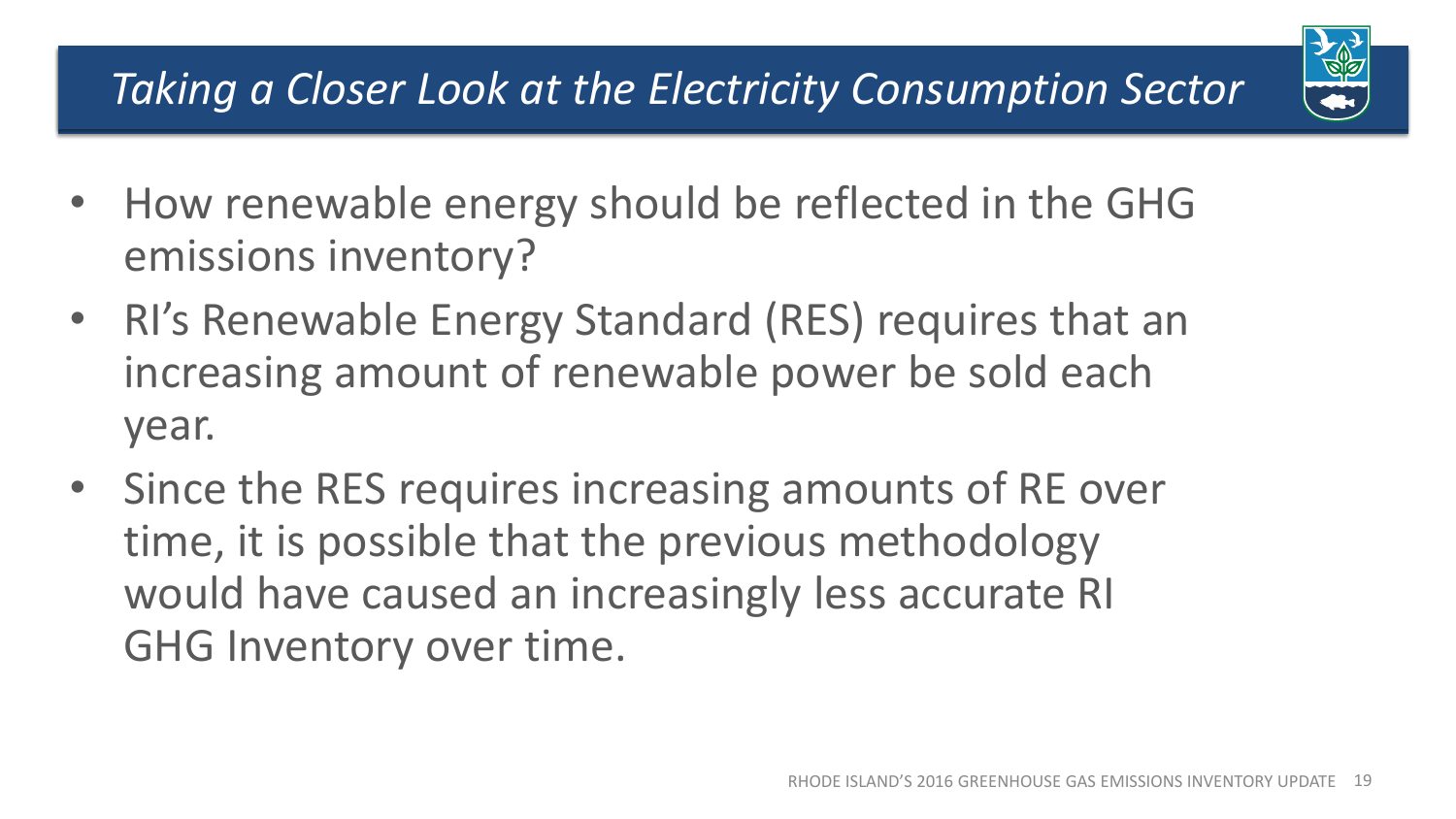### *Refining & Aligning our Methodology – Electricity Consumption Sector*

- Up until now, RI used the SIT tool to capture electricity consumption-based GHG emissions.
- Now, given RI's ambitious RES (38.5% by 2035), it's important that we capture the associated emissions reductions in our inventory.
- Going forward, RI intends to align our inventory methodology with MA & CT which includes accounting for Renewable Energy Certificates (RECs).
- This will account for emission reductions from RECs purchased/sold by Rhode Island retail electricity sellers.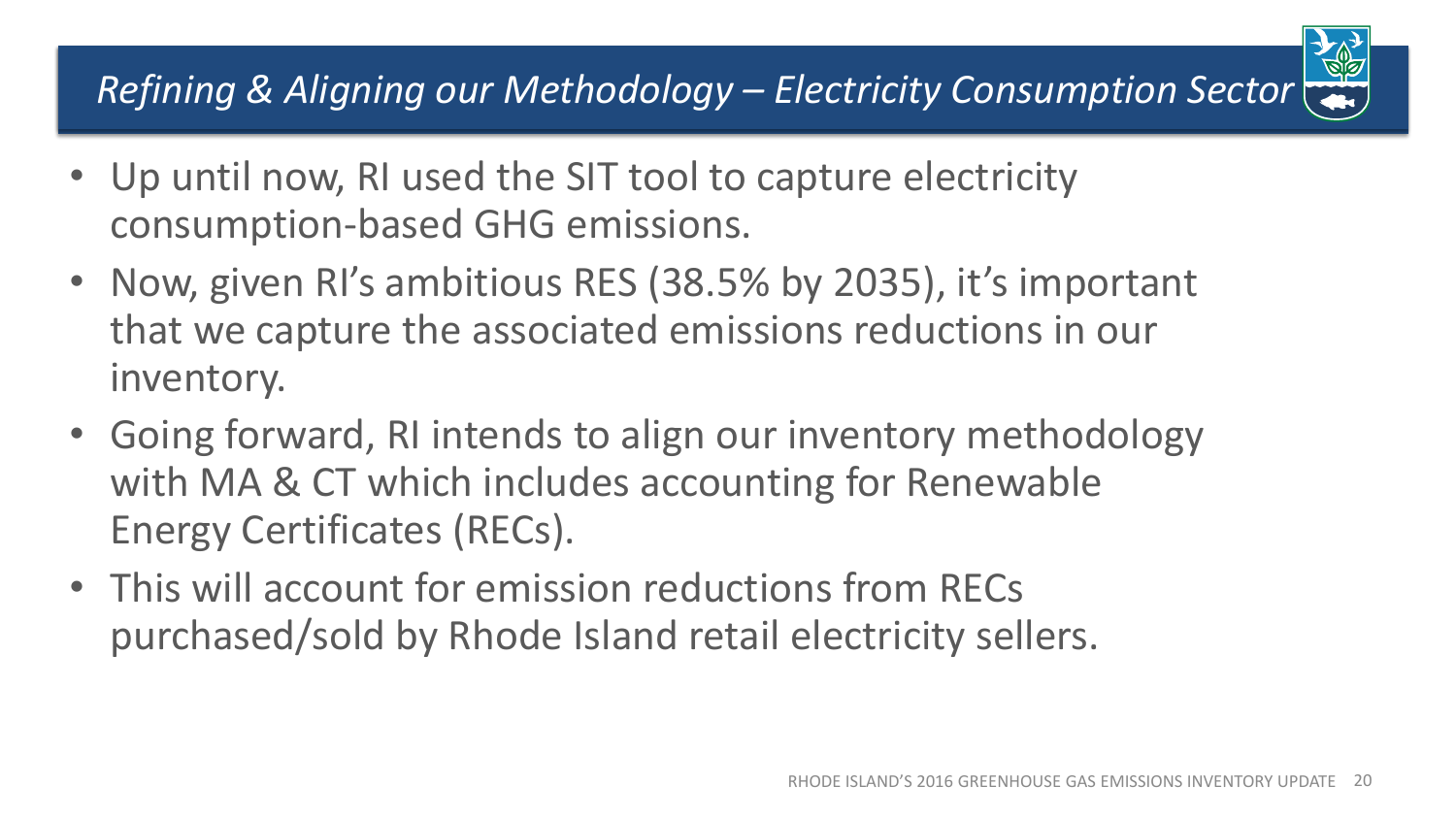# Comparing Apples to Apples?



|                                       | Deeper Decarbonization in the<br>Ocean State - 2019 RI GHG<br><b>Reduction Study</b> | <b>DEM - GHG Emissions Inventory</b> |
|---------------------------------------|--------------------------------------------------------------------------------------|--------------------------------------|
| <b>Accounting Methodology</b>         | <b>Production Based</b>                                                              | <b>Consumption Based</b>             |
| <b>IPCC Report</b>                    | AR5                                                                                  | AR4                                  |
| <b>Global Warming Potential (GWP)</b> | 20-year                                                                              | $100$ -year                          |
| 2016 Emissions                        | 15.7 MMTCO <sub>2</sub> e modeled                                                    | 11.02 MMTCO <sub>2</sub> e actual    |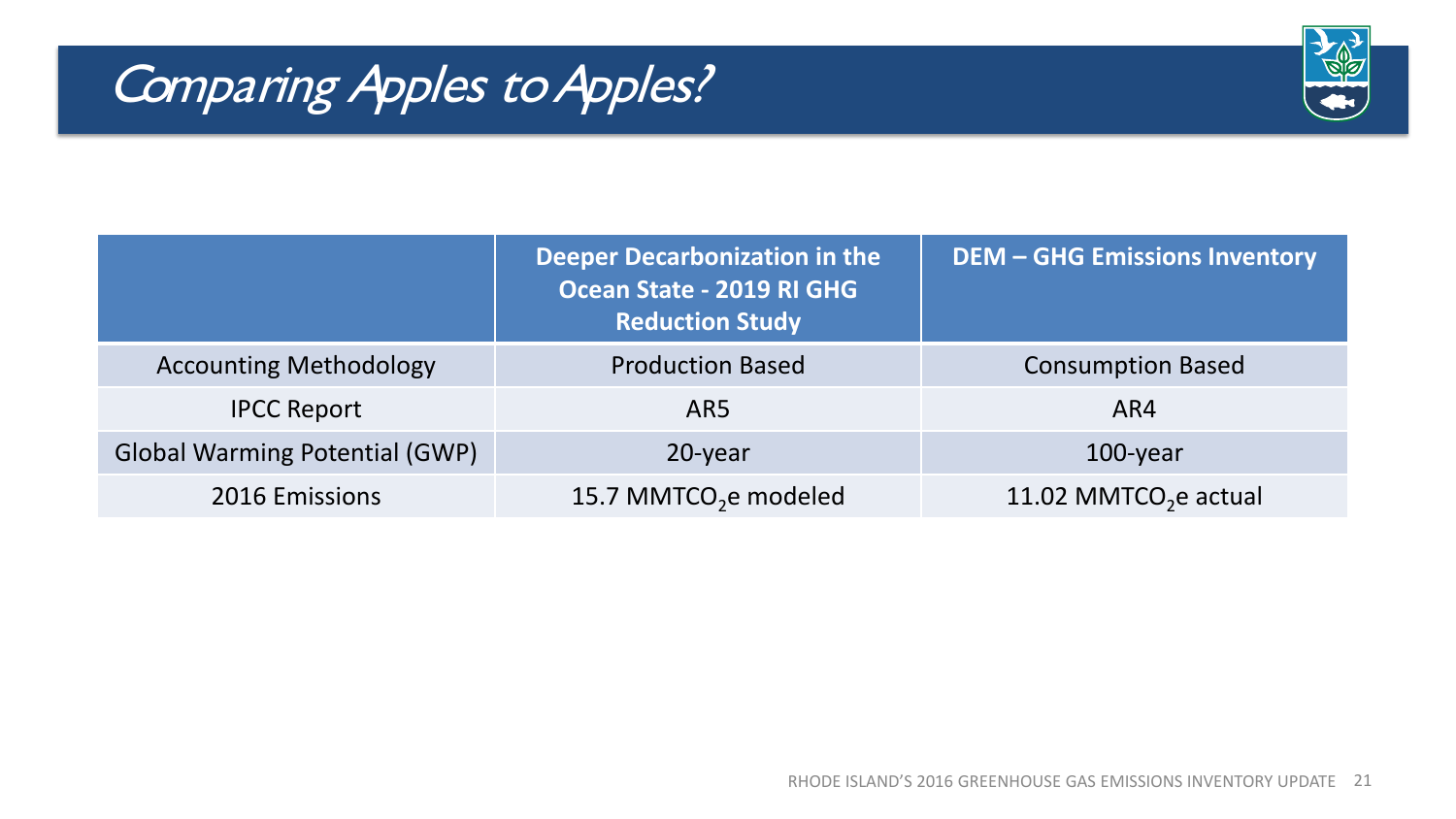## Methane Emissions Comparison



|                          | <b>Deeper Decarbonization in the</b><br>Ocean State - 2019 RI GHG<br><b>Reduction Study</b> | <b>DEM - GHG Emissions Inventory</b>                                                                                                                                                                                |
|--------------------------|---------------------------------------------------------------------------------------------|---------------------------------------------------------------------------------------------------------------------------------------------------------------------------------------------------------------------|
| <b>Methane Emissions</b> | 2017 - 4.9 MMTCO <sub>2</sub> e<br>AR5 20-Year (84 GWP)                                     | 2016 - 0.39 MMTCO <sub>2</sub> e<br>AR4 100-Year (25 GWP)                                                                                                                                                           |
|                          |                                                                                             | $2016 - 0.39$ MMTCO <sub>2</sub> e converts to<br>approximately 2.77 MMTCO <sub>2</sub> e when<br>AR5 20-Year GWP used (84 GWP)<br>and same leakage rate as<br>referenced in Deeper<br><b>Decarbonization Study</b> |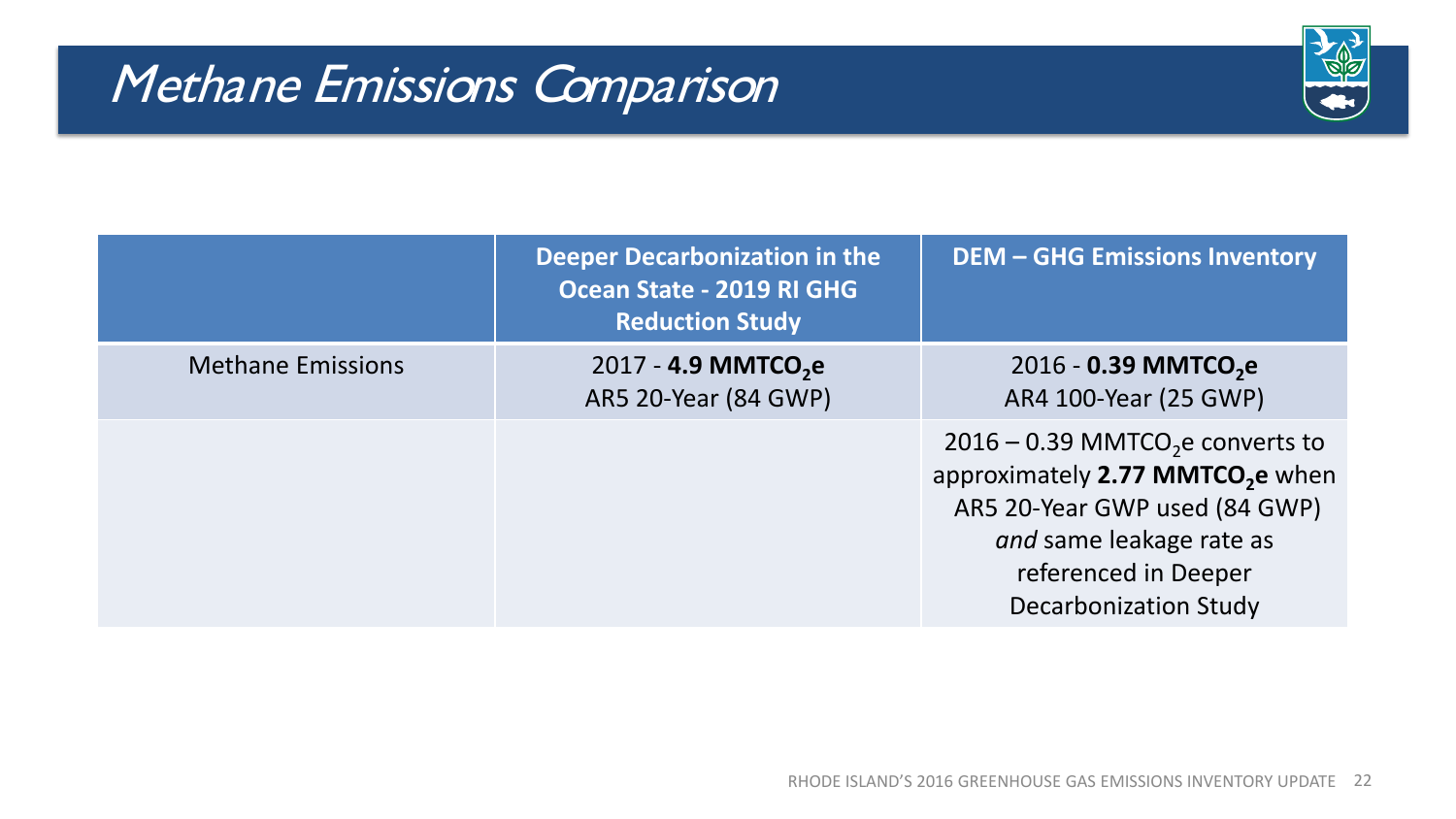### Global Warming Potentials - AR4 v AR5



• A measure of how much heat a GHG traps in the atmosphere up to a specific time horizon relative to  $CO<sub>2</sub>$ . CO<sub>2</sub> has a GWP of 1 because it is the reference gas.

| <b>Greenhouse Gases</b> | <b>Global Warming Potential (GWP)</b><br>(AR4) |          |         | <b>Global Warming Potential (GWP)</b><br>(AR5) |
|-------------------------|------------------------------------------------|----------|---------|------------------------------------------------|
|                         | 20-Year                                        | 100-Year | 20-Year | 100-Year                                       |
| Carbon Dioxide (CO2)    |                                                |          |         |                                                |
| Methane (CH4)           | 72                                             | 25       | 84      | 28                                             |
| Nitrous Oxide (N20)     | 289                                            | 298      | 264     | 265                                            |

*IPCC data sources for more information: AR4 (2007) values: https://www.ipcc.ch/publications\_and\_data/ar4/wg1/en/ch2s2-10-2.html AR5 (2014) values: https://www.ipcc.ch/pdf/assessmentreport/ar5/wg1/WG1AR5\_Chapter08\_FINAL.pdf*